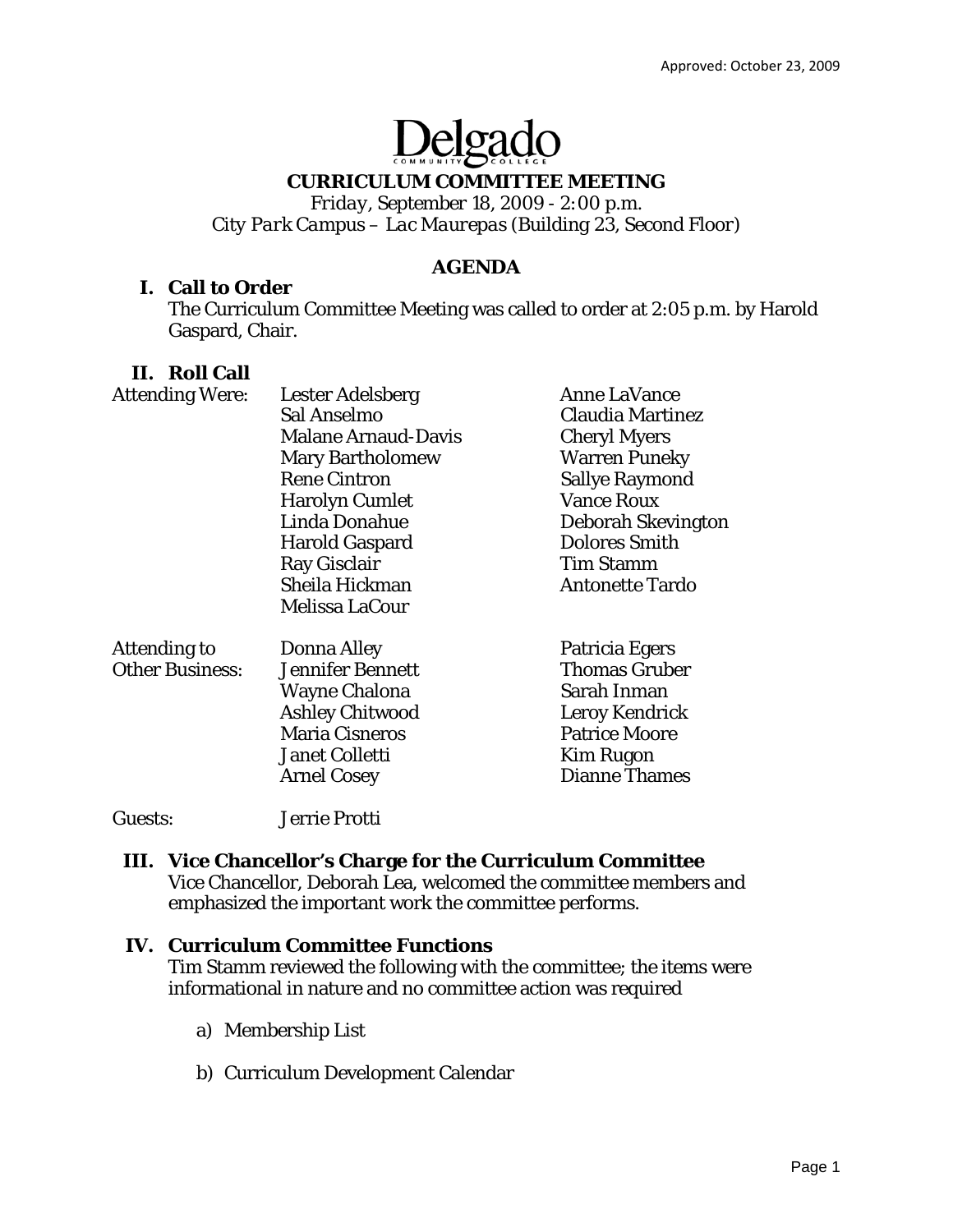- c) Charter: Committee on Curriculum PPM Policy No. AA-1622.1D
- d) The College Curriculum PPM Policy No. AA-1510.1A (Committee Operating Procedures – Pages 11-13)
- e) Master Syllabus PPM Policy No. AA-1503.1A
- f) Board of Regents Approved Academic Degree Terms and Designations Policy No. 2.11
- g) Board of Regents Definitions of Undergraduate Certificates and Degrees Policy No. 2.15
- h) Board of Regents Statewide General Education Requirements Policy No. 2.16
- i) Louisiana Community & Technical College System: Guide to Quality General Education Experiences for Two-Year College Students

#### **V. Minutes of meeting of May 1, 2009**

The Minutes of the Meeting of May 1, 2009 were reviewed and approved as written.

#### **VI. Curriculum Operations Report – Tim Stamm**  A brief summary of Curriculum Committee and Vice Chancellor actions for the 2008-2009 Academic Year was provided.

#### **VII. General Education / Articulation Initiatives – Tim Stamm**

The following items were provided for informational purposes; no committee action was required.

- a) Board of Regents for Louisiana Higher Education Master Course Articulation Matrix – AY: 2009-2010
- b) Success Through Articulation (STArt): Statewide Articulation Agreement for Secondary to Postsecondary Articulated Credit
- c) Delgado Community College Associate of Arts in Criminal Justice to Southern University at New Orleans Bachelor of Science in Criminal Justice with a minor in Sociology
- d) Delgado Community College Associate of General Studies in Mathematics to Southern University at New Orleans Bachelor of Science in Mathematics
- e) Delgado Community College Associate of Science in General Science with a Concentration in Biology to Southern University at New Orleans Bachelor of Science in Biology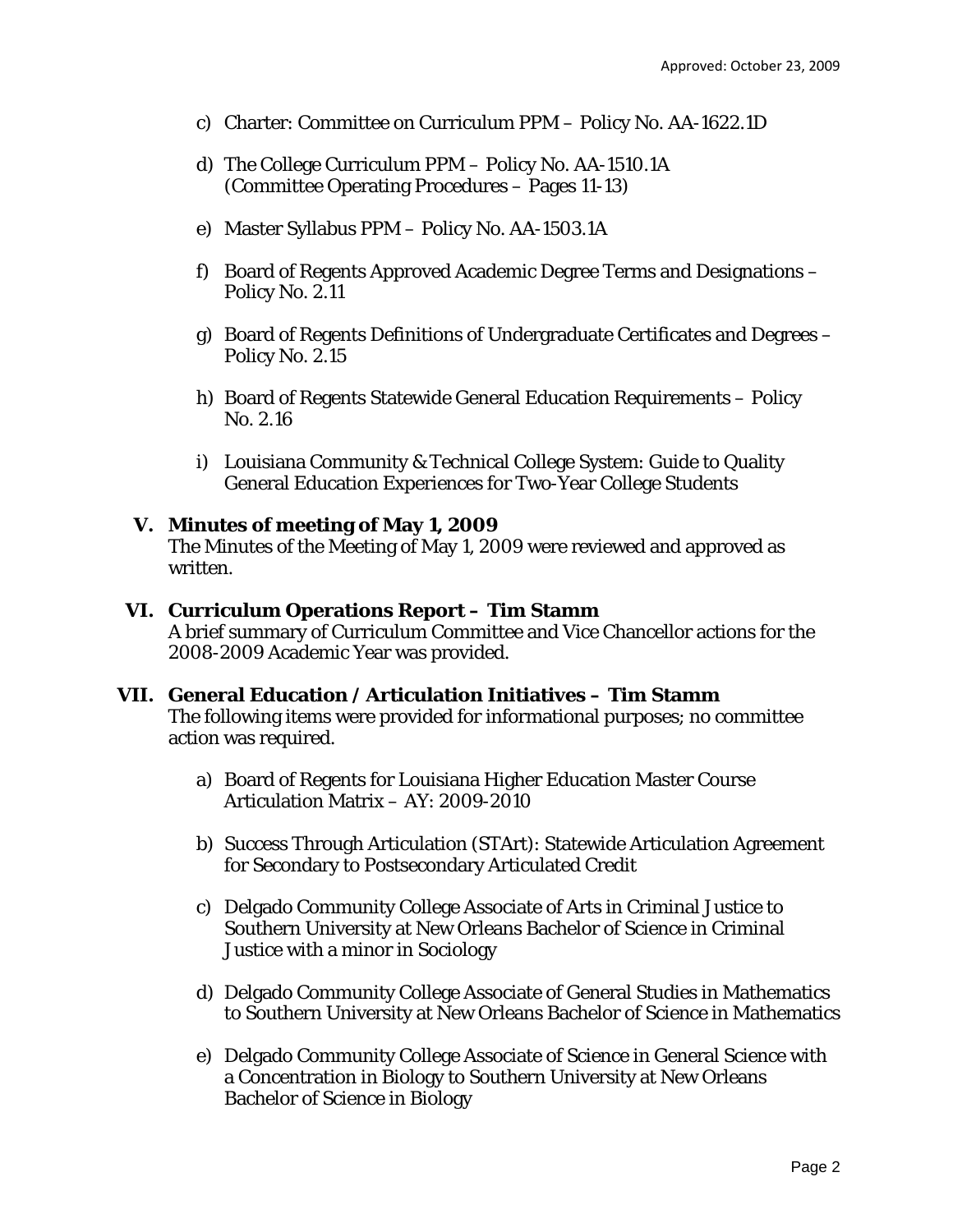- f) Delgado Community College Associate of Applied Science in Hospitality Management to University of New Orleans Bachelor of Science in Hotel, Restaurant, and Tourism Administration
- g) Delgado Community College Associate of Applied Science in Computer Information Technology with a Concentration in Technical Specialist to Southeastern Louisiana University Bachelor of Science in Computer Science with a Concentration in Information Technology

## **VIII. Louisiana Community & Technical College System / Board of Regents for Louisiana Higher Education Initiatives – Tim Stamm**  The following items were provided for informational purposes and no committee action was required; however, feedback was solicited and a report to the Vice Chancellor may be developed in the future.

- a) Louisiana Act 356 (Senate Bill 285): Senator Nevers; Representative Hutter, et. al.: Provides for a comprehensive system of articulation and transfer of credit between and among public secondary and postsecondary educational institutions.
- b) LCTC System Proposal: 60 Credit Hour Transferrable Associate degree with 39 hours of General Education.
- c) LCTC System Proposal: Designate all current Associate of Arts and Associate of Science degree programs: 60 credit hour maximum; 39 credit hours of General Education Courses; 21 credit hours of professional coursework – Does not apply to Associate of Applied Science degree programs and Associate (non-designated) degree programs.

## **IX. New Business**

#### a) **Allied Health/PTAP**

**Change of Program Description:** Revise the last sentence of program admission criteria #3 to state: "Additional hours are strongly recommended and are considered in the calculation for admission." Criteria #3 currently states: "Additional hours are strongly recommended." The revision, though minor, will provide clarity to prospective program applicants and realistically reflect evaluation criteria for admission into the program. Motion to accept proposal **[Motion: Mary Bartholomew; Second: Sheila Hickman; Carried, Unanimously].**